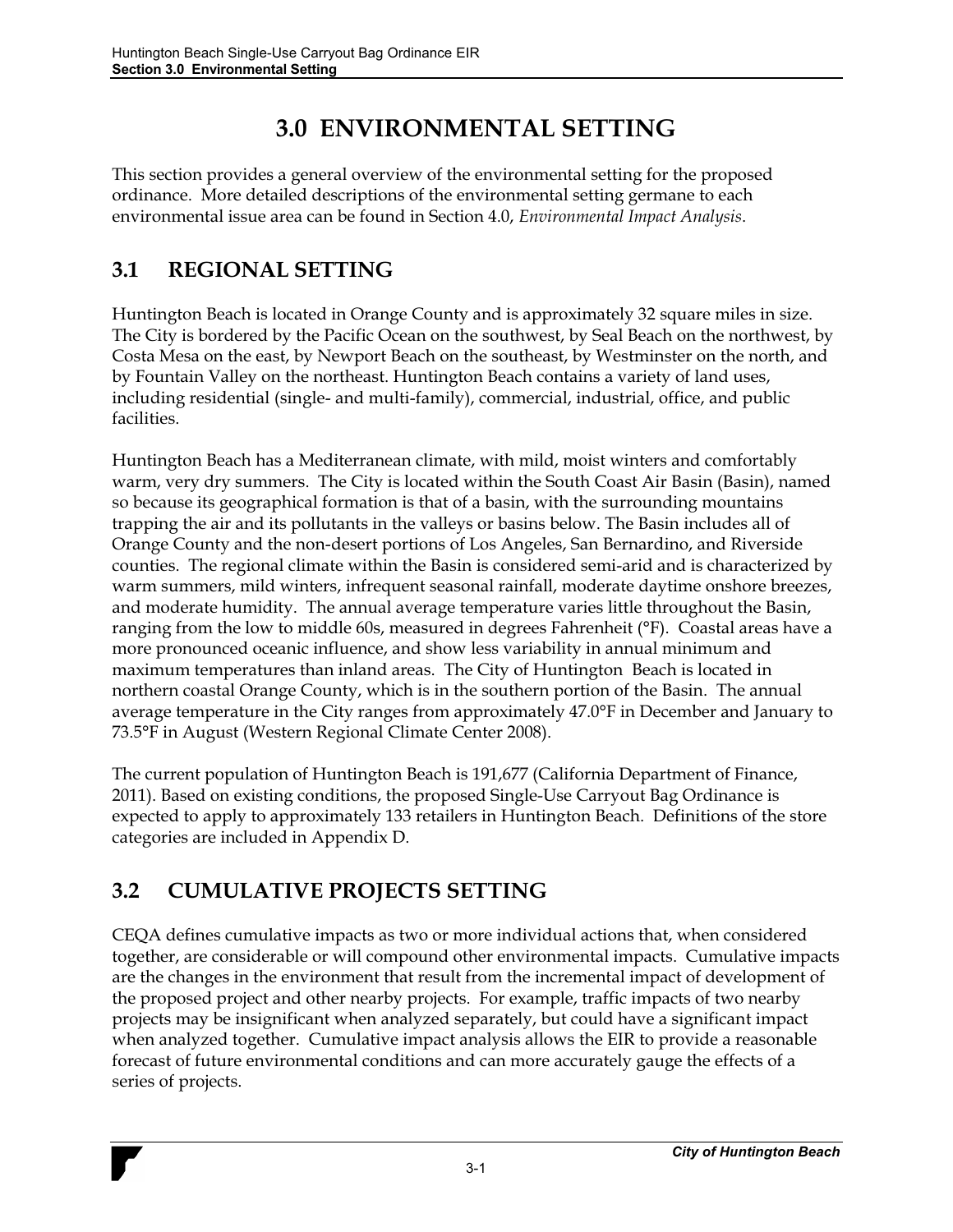Although CEQA analysis typically lists development projects in the vicinity of a project site, this document analyzes the environmental impacts associated with a proposed ordinance and does not include development or construction activity. As such, the cumulative significance of the proposed Single-Use Carryout Bag Ordinance has been analyzed within the context of other carryout bag ordinances that are approved or pending throughout California. Table 3-1 lists current adopted and pending ordinances in California. These ordinances are considered in the cumulative analyses in Section 4.0, *Environmental Impact Analysis.* As shown in Table 3-1, 17 carryout bag ordinances have been adopted or are proposed or pending (not including the proposed Huntington Beach Single-Use Carryout Bag Ordinance) throughout California.

| <b>Ordinance Location</b> | <b>Proposed Action</b>                                                                                                                                                                                                                                                                                                                                                                                                                                                     | <b>Status</b>                                                                                                              |
|---------------------------|----------------------------------------------------------------------------------------------------------------------------------------------------------------------------------------------------------------------------------------------------------------------------------------------------------------------------------------------------------------------------------------------------------------------------------------------------------------------------|----------------------------------------------------------------------------------------------------------------------------|
| City of Berkeley          | This ordinance would prohibit retail product<br>stores from making plastic bags available<br>at checkout stands, and would require a<br>mandatory charge of 25 cents on each<br>paper checkout bag. Paper checkout bags<br>would be required to have minimum post<br>consumer recycled content.                                                                                                                                                                            | On hold                                                                                                                    |
| City of Calabasas         | This ordinance bans the issuance of plastic<br>carryout bags and imposes a ten (10) cent<br>charge on the issuance of recyclable paper<br>carryout bags at regulated stores.                                                                                                                                                                                                                                                                                               | Adopted February 2011<br>Effective July 2011                                                                               |
| City of Fairfax           | This ordinance allows all stores, shops,<br>eating places, food vendors and retail food<br>vendors, to provide only recyclable paper<br>or reusable bags as checkout bags to<br>customer.                                                                                                                                                                                                                                                                                  | Adopted August 2007<br>After legal challenge,<br>adopted by voter initiative<br>November 2008                              |
| City of Long Beach        | This ordinance bans plastic carryout bags<br>at all supermarkets and other grocery<br>stores, pharmacies, drug stores,<br>convenience stores, food marts, and<br>farmers markets and would place a ten<br>(10) cent charge on the issuance of<br>recyclable paper carryout bags by an<br>affected store, as defined. The ordinance<br>would also require a store to provide or<br>make available to a customer only<br>recyclable paper carryout bags or reusable<br>bags. | Ordinance adopted and<br>Addendum to the County of<br>Los Angeles Final EIR<br>certified May 2011<br>Effective August 2011 |
| City of Los Angeles       | The Los Angeles City Council voted to ban<br>plastic carryout bags in the city's<br>supermarkets and stores by July 2010 --<br>but only if the state fails to impose a 25-<br>cent fee on every shopper who requests<br>them.                                                                                                                                                                                                                                              | Pending                                                                                                                    |
| City of Malibu            | This ordinance bans the use of non-<br>compostable and compostable plastic<br>shopping bags for point-of-sale distribution.                                                                                                                                                                                                                                                                                                                                                | Adopted May 2008<br>Effective November 2009                                                                                |
| City of Manhattan Beach   | This ordinance bans the distribution of<br>plastic bags at the point-of-sale for all retail<br>establishments in Manhattan Beach.                                                                                                                                                                                                                                                                                                                                          | Adopted July 2008<br>On hold pending lawsuit                                                                               |

**Table 3-1 Planned and Pending Carryout Bag Ordinances in California**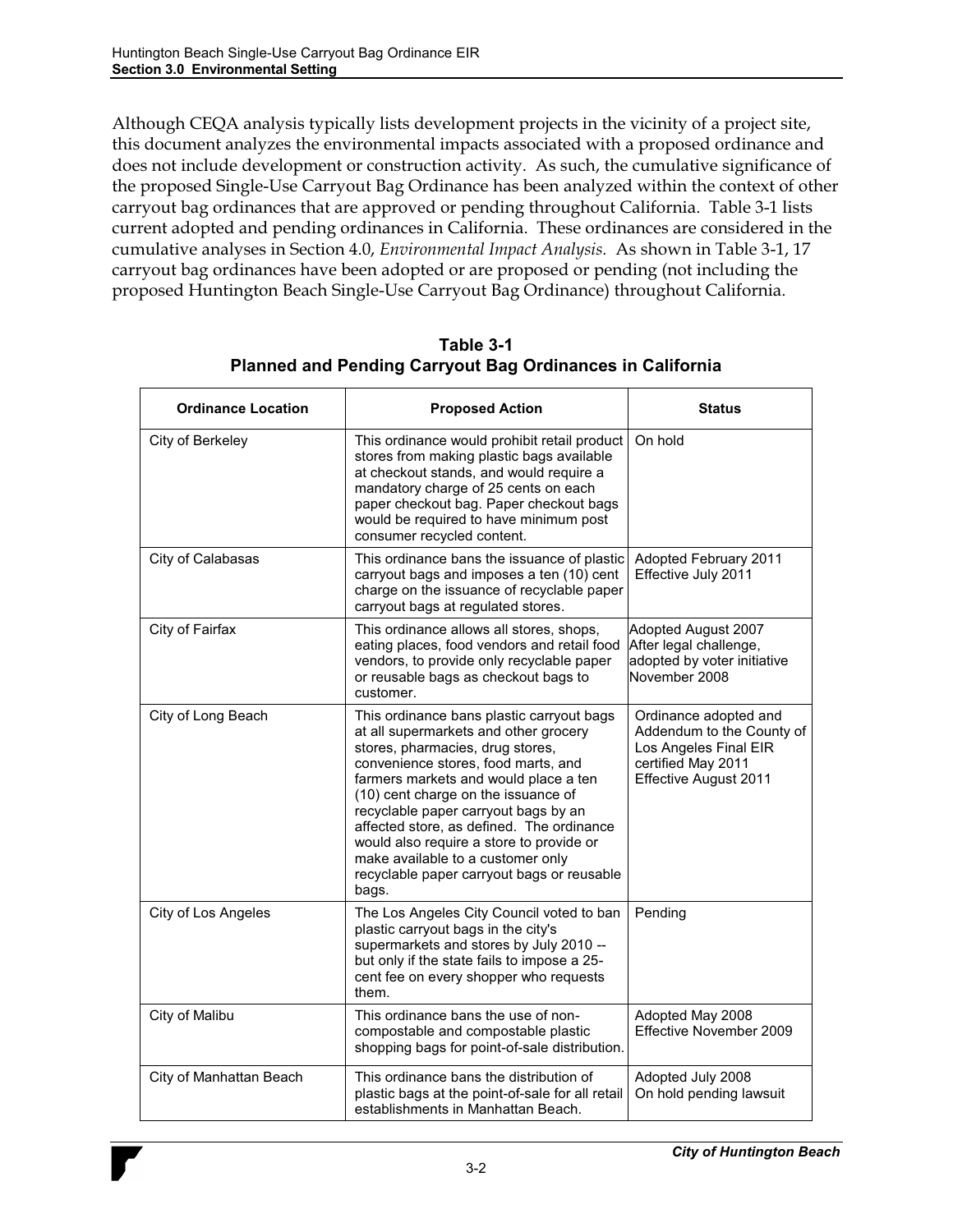| <b>Ordinance Location</b> | <b>Proposed Action</b>                                                                                                                                                                                                                                                                                                                                                                                                                                                                       | <b>Status</b>                                                                                                           |
|---------------------------|----------------------------------------------------------------------------------------------------------------------------------------------------------------------------------------------------------------------------------------------------------------------------------------------------------------------------------------------------------------------------------------------------------------------------------------------------------------------------------------------|-------------------------------------------------------------------------------------------------------------------------|
| City of Oakland           | This ordinance bans the use of plastic<br>bags within the City.                                                                                                                                                                                                                                                                                                                                                                                                                              | Adopted July 2007<br>In April 2008, a judge sided<br>with a challenge to the<br>ordinance filed by an<br>industry group |
| City of Palo Alto         | This ordinance bans large grocery stores in<br>Palo Alto from distributing single-use<br>plastic check out bags. Only reusable<br>bags (preferred) or paper bags can be<br>distributed. Single-use plastic bags can<br>still be used in produce and meat<br>departments.                                                                                                                                                                                                                     | Adopted March 2009<br>Effective September 2009                                                                          |
| City of San Francisco     | Retail stores governed by the ordinance<br>can only provide the following types of<br>bags:<br>a. compostable plastic<br>b. recyclable paper<br>c. reusable bag of any material                                                                                                                                                                                                                                                                                                              | Adopted April 2007                                                                                                      |
| City of San Jose          | This ordinance prohibits the distribution of<br>single-use carryout paper and plastic bags<br>at the point of sale (i.e., check-out) for all<br>commercial retail businesses in San José<br>except restaurants. An exception is made<br>for "green" paper bags containing at least<br>40 percent recycled content, accompanied<br>by a charge of 10 cents to the customer,<br>with the charge retained by the retailer.                                                                      | Adopted January 2011<br>Effective January 2012                                                                          |
| City of Santa Monica      | This ordinance: (1) prohibits retail<br>establishments in Santa Monica from<br>providing "single-use plastic carryout bags"<br>to customers at the point of sale; (2)<br>prohibits the free distribution of paper<br>carryout bags by grocery stores,<br>convenience stores, mini-marts, liquor<br>stores and pharmacies; and (3) requires<br>stores that make paper carryout bags<br>available to sell recycled paper carryout<br>bags to customers for not less than ten<br>cents per bag. | Adopted January 2011<br>Effective September 2011                                                                        |
| City of Sunnyvale         | This ordinance would prohibit specified<br>retail establishments Sunnyvale from<br>providing single-use plastic carryout bags<br>to customers at the point of sale, and<br>would create a mandatory 10 cent (\$0.10)<br>charge for each paper bag distributed by<br>these stores.                                                                                                                                                                                                            | Adopted December 2011<br>Effective June 2012                                                                            |
| County of Alameda         | This ordinance would prohibit the<br>distribution of single-use carryout paper<br>and plastic bags at the point of sale (i.e.,<br>check-out) for all commercial retail<br>businesses in Alameda County. Exception<br>would be made for "green" paper bags<br>containing a specified minimum                                                                                                                                                                                                  | Pending environmental<br>review under CEQA                                                                              |

**Table 3-1 Planned and Pending Carryout Bag Ordinances in California**